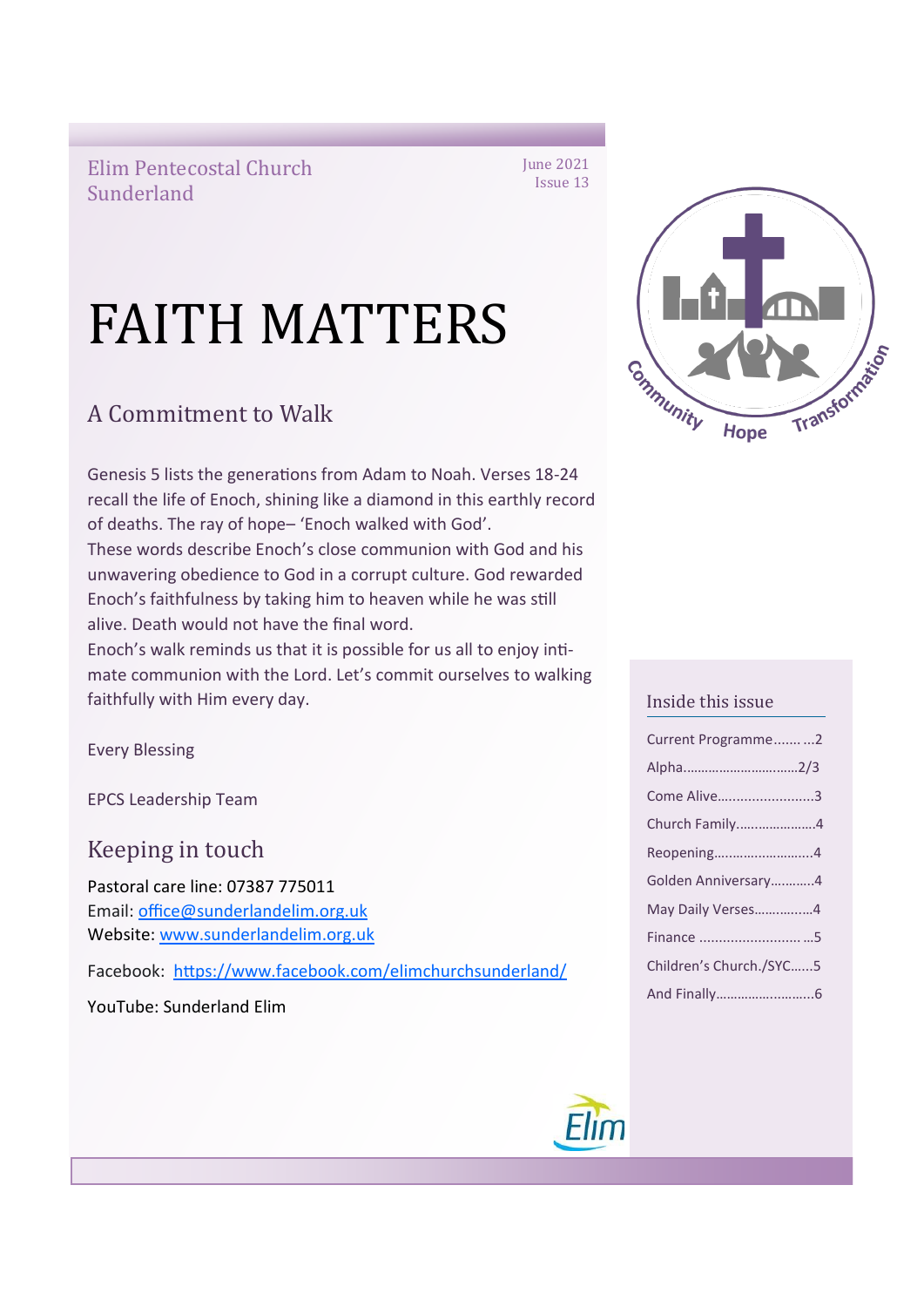

## Alpha@Sunderlandelim

Our Online Alpha course has been continuing during May and its been great to walk alongside those who are searching for something more. We start our Zoom session at 7.30pm and catch up with each other. We then join Mark Greenwood live as he introduces the weeks session. During that time we link with other Elim churches to hear how their Alpha group is doing. It's

so encouraging to know that across this nation hundreds of people are considering the same questions whilst on their own journey. We then watch that weeks video after which we split into groups for a time of discussion.

Please continue to pray for those attending. Some are yet to accept that Christ is what they need, others have a faith that needs to deepen.

#### **Current Programme**

#### **Sunday**

11am Sunday Service published on Facebook and YouTube 12noon After Service Catch Up Zoom.

**Wednesday**

7.30pm Alpha Course

#### **Mon, Weds, Fri**

Daily Devotion (Facebook Page/YouTube) Daily Verse (Text)

#### **Saturday**

8am Zoom Prayer Meeting Weekend Worship (Facebook) Please get in touch for details

# **5th May Why did Jesus died?**

#### **The Problem**

All have sinned and fall short of the glory of God.' (Romans 3:23). • Pollution of sin (Mark 7:20–23) • Power of sin (John 8:34) • Penalty for sin (Romans 6:23) • Partition of sin (Isaiah 59:2

#### **The Solution**

'The self-substitution of God' (1 Peter 2:24) • Agony of the cross (Isaiah 53:6

#### **The Result**

The cross shows: We are infinitely valuable to God. Jesus is the supreme example of love (John 15:13). God is not aloof from suffering. The powers of evil have been defeated: the resurrection wasn't the reversal of a defeat; it was the manifestation of a victory.

The partition has been removed (2 Corinthians 5:19) The penalty has been paid. The power of sin has been broken - If the Son sets you free, you really will be free' (John 8:36, NLT). The pollution has been removed - '… the blood of Jesus cleanses us from all sin.' (1 John 1:7)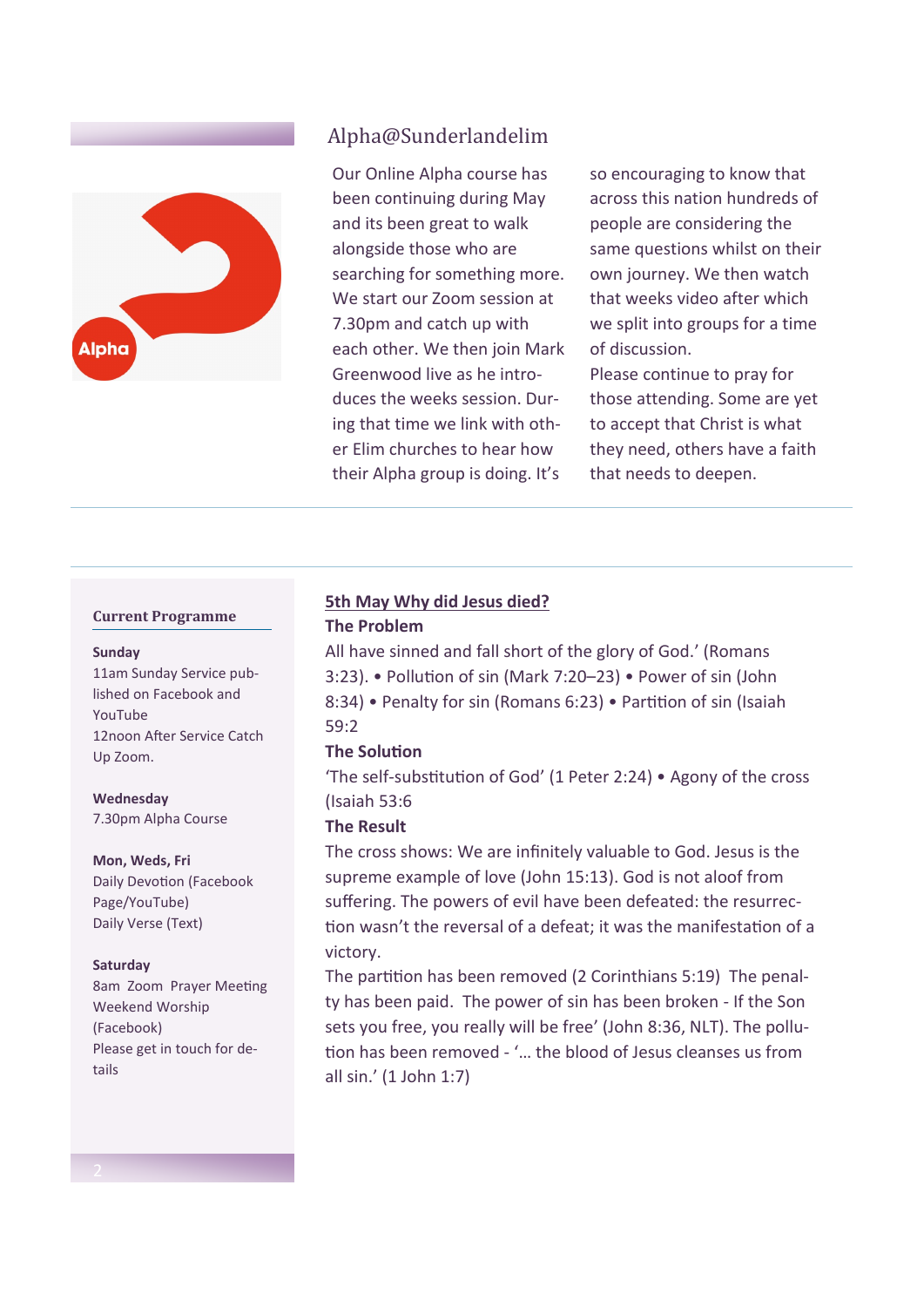## Alpha@Sunderlandelim

## **12th May How can I have faith?**

This week we recognised that for some there is a definite moment in which they become a Christian; for others it is a more gradual process. When we receive Christ, we became a child of God (John 1:12) and God wants us to be sure of our faith ' **The Word of God** gives us promises that we can rely on '… faith comes from hearing, and hearing through the word of God.' (Romans 10:17) , 'I will come in' (Revelation 3:20), 'I am with you always' (Matthew 28:20), 'I give them eternal life' (John 10:28)

**The Work of Jesus** means we can come exactly as we are. It's not about what we it's about what Jesus has done on the cross. It's a free gift of God (Romans 6:23) but not cheap: it cost Jesus his life

**The Witness of the Holy Spirit** When someone becomes a Christian, God comes to live inside them by his Holy Spirit (Romans 8:9). He transforms our characters (Galatians 5:22–23) and our relationships.

### **19th May Why and how do I prayer?**

Prayer is the most important activity of our lives and helps develops a relationship with God. The answer to our prayers may be yes, no or not yet. We may not understand straight away why the answer is no or wait . How do we pray? Thank you – count your blessings, not your problems • Sorry – confess your sins (John 13:6–10) • Please – 'Give us today our daily bread' (Matthew 6:11): ask for anything you need **26th May Why and how do I read the Bible?**

The Bible is the most popular, powerful and precious (Psalm 19:10) … book in the world. It is God-breathed, he spoke to give us revelation. It corrects us when we are wrong and teaches us to do what is right.' (2 Timothy 3:16). But what about difficulties in the Bible? Jesus is the interpretive key • It's authoritative and gives practical wisdom.

The Bible is like a love letter from God. To those exploring faith (Romans 10:17; John 20:31), To those who are Christians.(2 Corinthians 3:18). It brings joy and peace in the midst of a storm (Psalm 23:5), guidance (Psalm 119:105), health/healing (Proverbs 4:20–22), defence against spiritual attack (Matthew 4:1–11), power (Hebrews 4:12) and cleansing (John 15:3)

#### **COME ALIVE**

All the things of this world cannot satisfy All the treasures on offer have left me dry Only You can satisfy

I have been empty, I've lost my joy I've tasted the pleasures of earth and I've found that Only You can satisfy Jesus only You can satisfy

I come alive in Your grace I come alive in Your grace I'll never be the same, Now I'm born again Now Your freedom sets me free I come alive in Your grace

All the things of this world cannot satisfy All the treasures on offer have left me dry Only You can satisfy Jesus only You can satisfy

I come alive in Your grace I come alive in Your grace I'll never be the same, Now I'm born again Now Your freedom sets me free I come alive in Your grace

Amazing grace how sweet the sound That saved a wretch like me I once was lost but now I'm found Was blind but now I see Was blind but now I see

Ian Yates and Joel Pridmore (c) 2021 Elim Sound Publishing CCLI# 7170490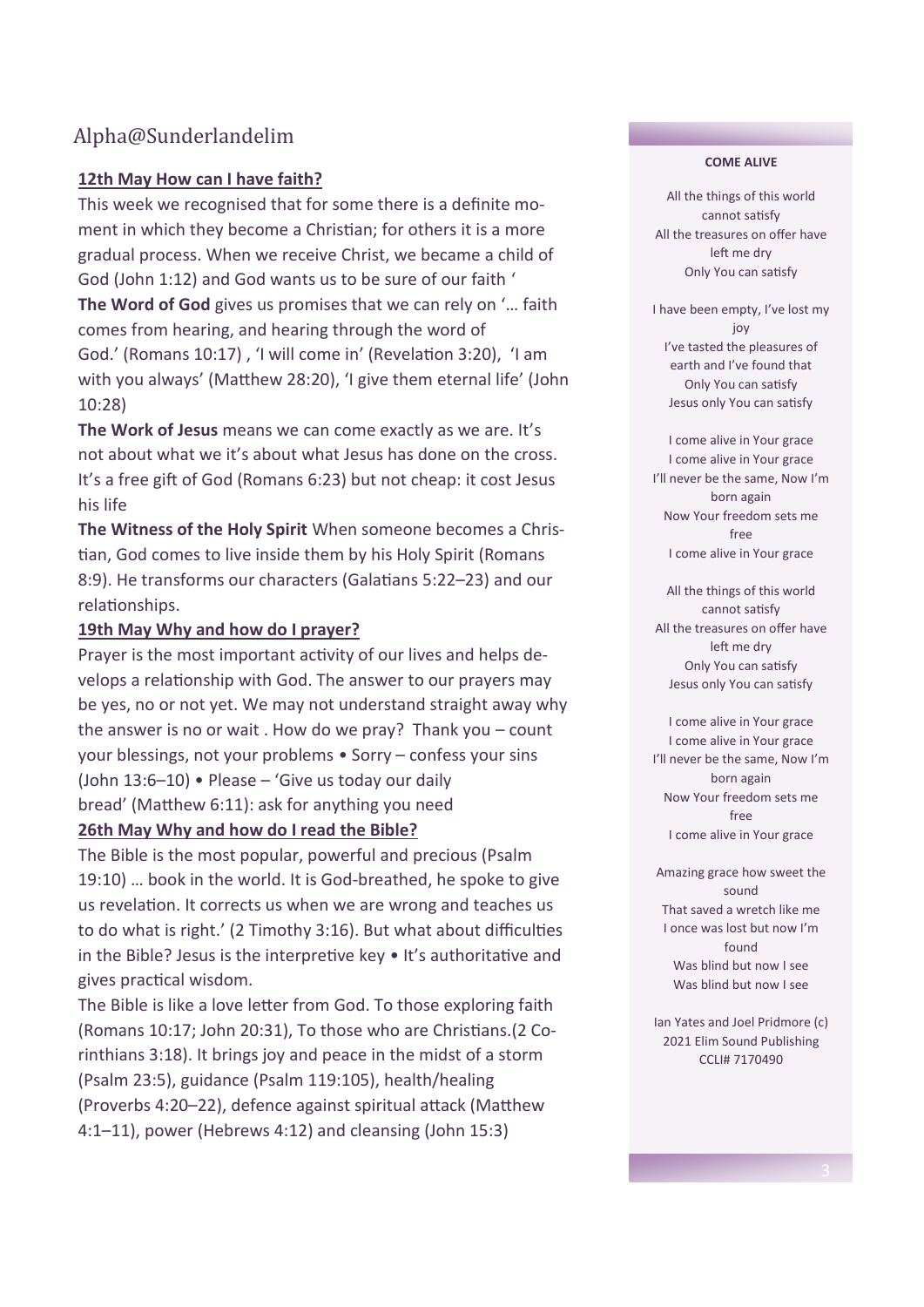## A Selection of May Daily Verses

For there is no difference between Jew and Gentile—the same Lord is Lord of all and richly blesses all who call on him, or, "Everyone who calls on the name of the Lord will be saved." Romans 10 12-13

Continue earnestly in prayer, being vigilant in it with thanksgiving.

Colossians 4:2

This is the confidence we have in approaching God: that if we ask anything according to his will, he hears us .

1 John 5:14

# Church Family

David Harrison has sent a message that he wanted to share with his church family.

#### Hi everyone,

On Thursday 3rd June I went into the Freeman Hospital for a replacement of my 21 year old replacement hip. Although my original joint was way worse than the surgeon had imagined (he did not realise till he opened me up and the joints just fell out ), he performed a 5 hour operation. The next day I managed to wash, dress, tidy up after myself and get out of bed into my chair.

It sounds so insignificant but anyone knowing my medical history will know how wonder-

## Reopening

For the remaining Sundays in June we are continuing to open and show the pre recorded services. From 4th July we will be recommencing In-person live services. Further details will follow in due course but a booking system will be in place.

## Golden Wedding Anniversary

As many will know, this July sees the 50th anniversary of Elim Pentecostal Church Sunderland taking on the building at Durham Road. We plan to have a Celebration Service on Saturday 24th July at 1pm where we will give thanks to the Lord for his faithfulness. We will honor the past and look expectantly to the future. We will be joined by Paul Hudson, Regional Leader of the Midlands and North East Region.

ful it is. I ran a huge risk of loosing my only leg. I believe then that there is no question that over the past 3 years or so, God has carried me through illness after illness and he is still doing it now. The surgeon was very worried about the operation and had serious misgivings but here I am.

I am so very grateful for all of your prayers and thoughts. As soon as I am able, I will once again start walking with my metal leg and I will walk into church to prove how much love God has shown me when I deserve nothing but contempt. Once again, bless you all and hoping to see you soon. David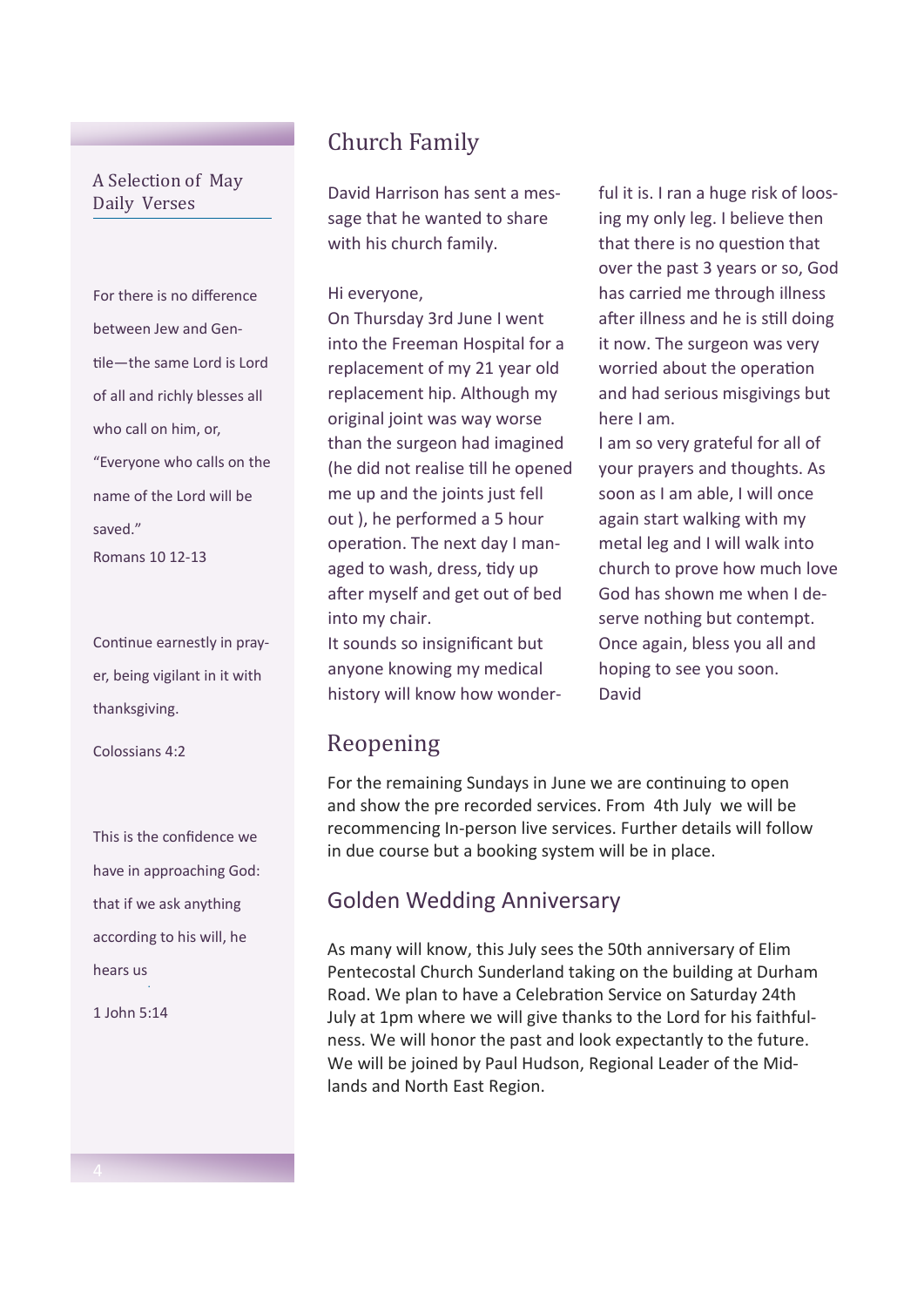## Finance

#### May Income £ 1809.00 Expenditure £799.44

Can we please ask that you prayerfully consider your giving? Some of our members have set up standing orders for which we are thankful. If you are a member or regular attender and are not giving currently due to not being able to attend, could please get in touch so we can look at alternatives. Also if you are a UK Tax payer, you can gift aid your donation and we can claim 20% back. Please see Louise for details.

## Children's Church and Sunday Youth Church

We have been blessed to have a joint Children's Church and SYC Zoom last month. This was another great time together where the children and young people were able to catch up with each other as well as a time of teaching. As always, we had fun playing games and showing our fantastic artistic skills. May has been a busy month as we have celebrated more birthdays together, we cannot believe how quick the children and young people are growing up, but we are glad we still get the chance to celebrate together.

In SYC we have been looking at the life of Moses and we have just started Joshua.

In Children's Church we have been looking at Joseph, the ascension, Pentecost and the disciples going out and spreading the good news.

We have loved the chance to gather in the building for another service with our children and young people. We were so happy to see many of our families and we would like to thank you again for coming to the service. We had some socially distant fun, played a quiz and games from our seats, made some craft activities, listened to a bible story and worshiped our Lord by dancing.

Please continue to pray that our Lord gives them His peace and protection as we go into our final half term for this school year.